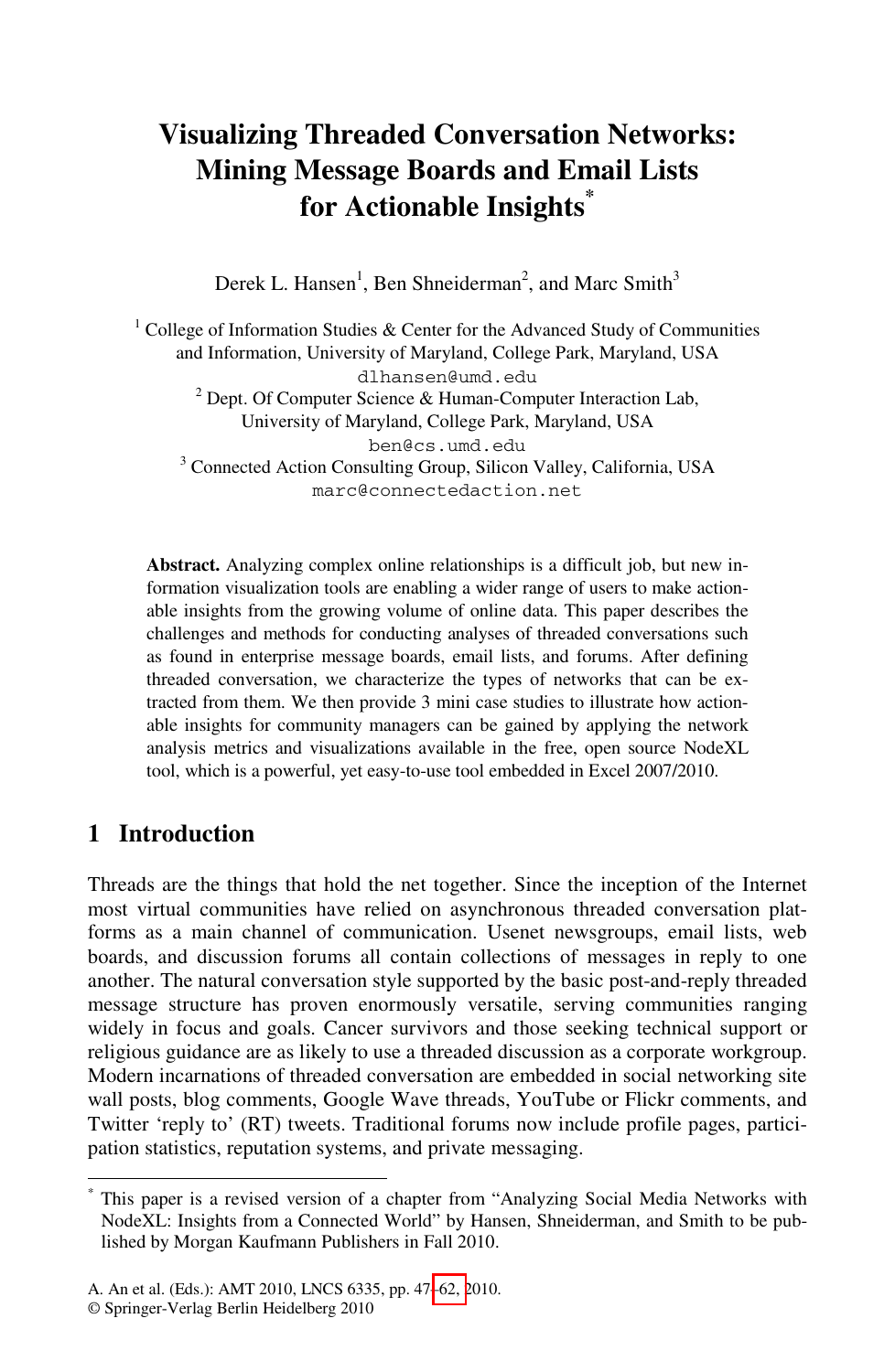Despite the differences in types of threaded conversation, the common structure lends itself well to network analysis, due to its easily identifiable reply structure that captures communication patterns between people. Unfortunately, most threaded conversation systems do not make this networked data easily accessible. The majority of threaded message content is not easily accessible due to the number of different software platforms used and the fact that many groups only make content accessible to subscribed members. Many threaded message systems do report participation statistics and ratings (e.g., top 10 contributors), which are important metrics but fail to capture the social connections between members – a critical component of virtual communities and corporate communities of practice.

This paper considers how to analyze threaded conversations from a network perspective. We begin by defining threaded conversation and characterizing some of the most important networks that can be created from threaded conversation. We then include several brief case studies that demonstrate the value of taking a network approach. The major contribution is to demonstrate novel analysis and visualization approaches that provide users with powerful methods for extracting actionable insights. We rely upon a novel, open source network analysis tool called NodeXL (www.codeplex.com/nodexl), which enables a wider range of analysts to make discoveries and visual presentations that previously required a higher degree of technical skills. These analysts can apply their rich domain knowledge and understanding of social and organizational structures to handle larger datasets and make appropriate business decisions.

### **2 Definition and Structure of Threaded Conversation**

Threaded conversation is a commonly used design theme that enables online discussion between multiple participants using the ubiquitous post-reply-reply structure. It shows up in many forms from email lists to web discussion forums to photo sharing and customer review sites. The key properties of threaded conversation were enumerated in Resnick, et al. [1] and are listed here with some modification:

• Topics. A set of topics, groups, or spaces, sometimes hierarchically organized to aid users in discovering interesting groups to "join." Topics or groups are persistent, though their contents may change over time. Fig. 1 includes two topics: TOPIC 1: Social Media and TOPIC 2: NodeXL.

• Threads. Within each topic or group, there are top-level messages and responses to those messages. Sometimes further nesting – responses to responses – is permitted. The top-level message and the entire tree of responses to it are called a thread. In Fig. 1, there are 5 unique threads. Thread A includes only 2 messages, while Thread B includes 6 messages. Thread D includes only a single message.

• Single Authored. Each message contributed to a thread is authored by a single user. Typically, the person's username or email address is shown alongside the post so people know who is talking. In Fig. 1, the author of each message and the time of their post are indicated. Users may post to multiple threads (e.g., Beth) or multiple times within a thread (e.g., Cathy).

• Permanence. In many threaded conversations including email lists and Usenet, once a message has been posted it cannot be re-written or edited. A new message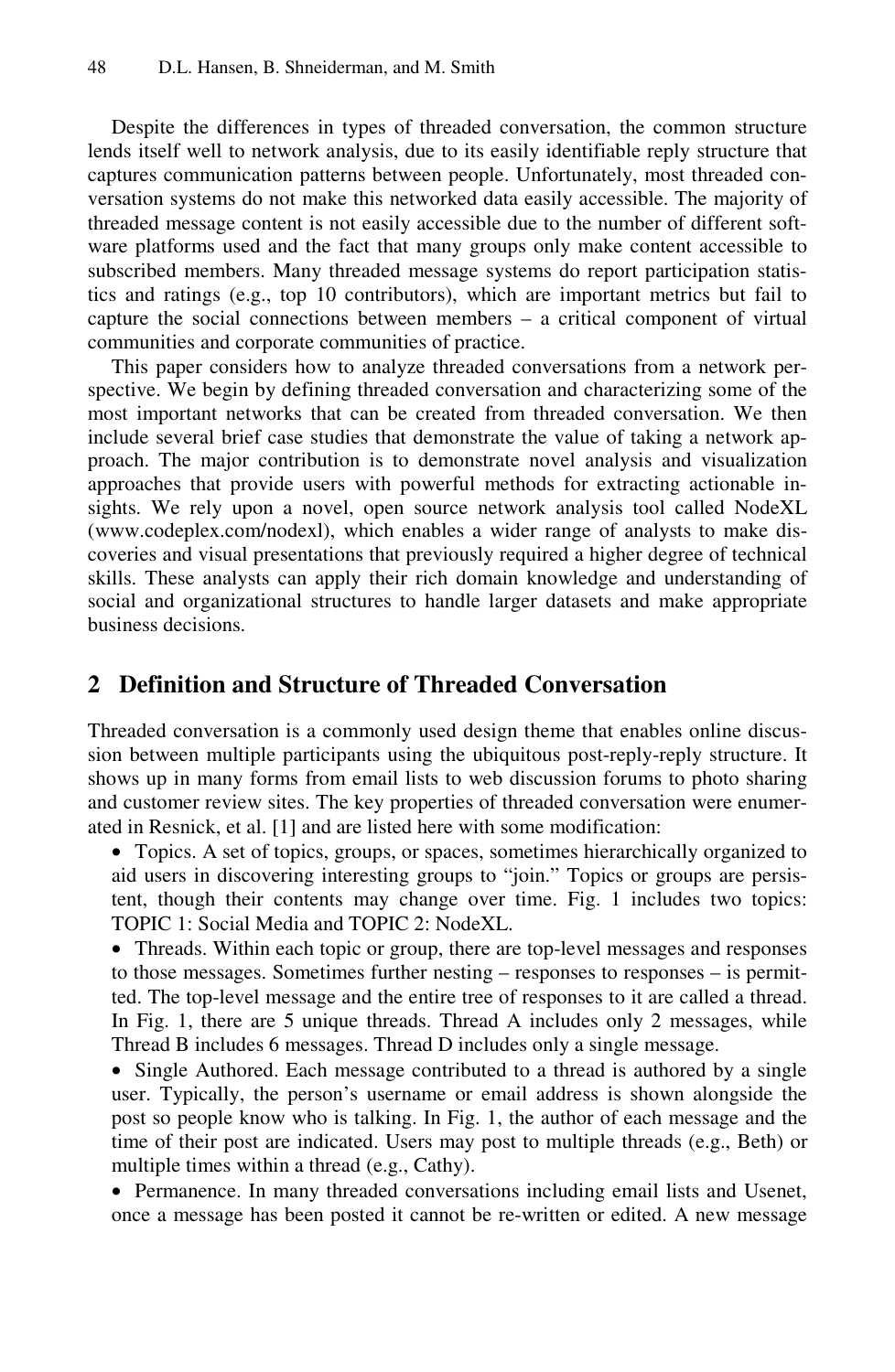

**Fig. 1.** Threaded Conversation Diagram showing 5 Threads that are part of two different Topics. Each post includes a subject (e.g., Thread A), a single author (e.g., Adam), and a timestamp (e.g., 12/10/2010 2:30pm). Indenting indicates placement in the reply structure. Darker posts initiate new threads (i.e., they are top-level threads), while lighter posts reply to earlier messages in the same thread.

may be posted, but no matter how much someone may wish it, an original post often cannot be retracted. In some discussion boards and newer systems like Google Wave, original posts can be modified after initial contribution.

• Homogeneous View. The partitioning of messages into topics is a feature shared by many discussion interfaces. Moreover, in most systems users all see the same view of the messages in a topic, either in chronological or reverse chronological order. Messages are often sorted into threads (e.g., Fig 1). In some cases, the system will keep track of which messages a user has previously viewed, so that it can highlight unread messages, but that is the only personalization of how people view the messages.

# **3 Threaded Conversation Research**

Research on communities that use threaded conversation began in the early days of Bulletin Board Systems (BBS) and Usenet. Many of the same themes continue to be explored today. For example, Kollock and Smith's book "Communities in Cyberspace" [2] included chapters on identity online, deviant behavior and conflict management, social order and control, community structure and dynamics, visualization, and collective action. All of these topics are still being explored in new contexts and with new technologies such as social networking sites, blogs, microblogging, and wikis. Early books by Preece [3], Kim [4], and Powazek [5] provided some enduring, practical advice and inspiration for those managing online communities. One persistent finding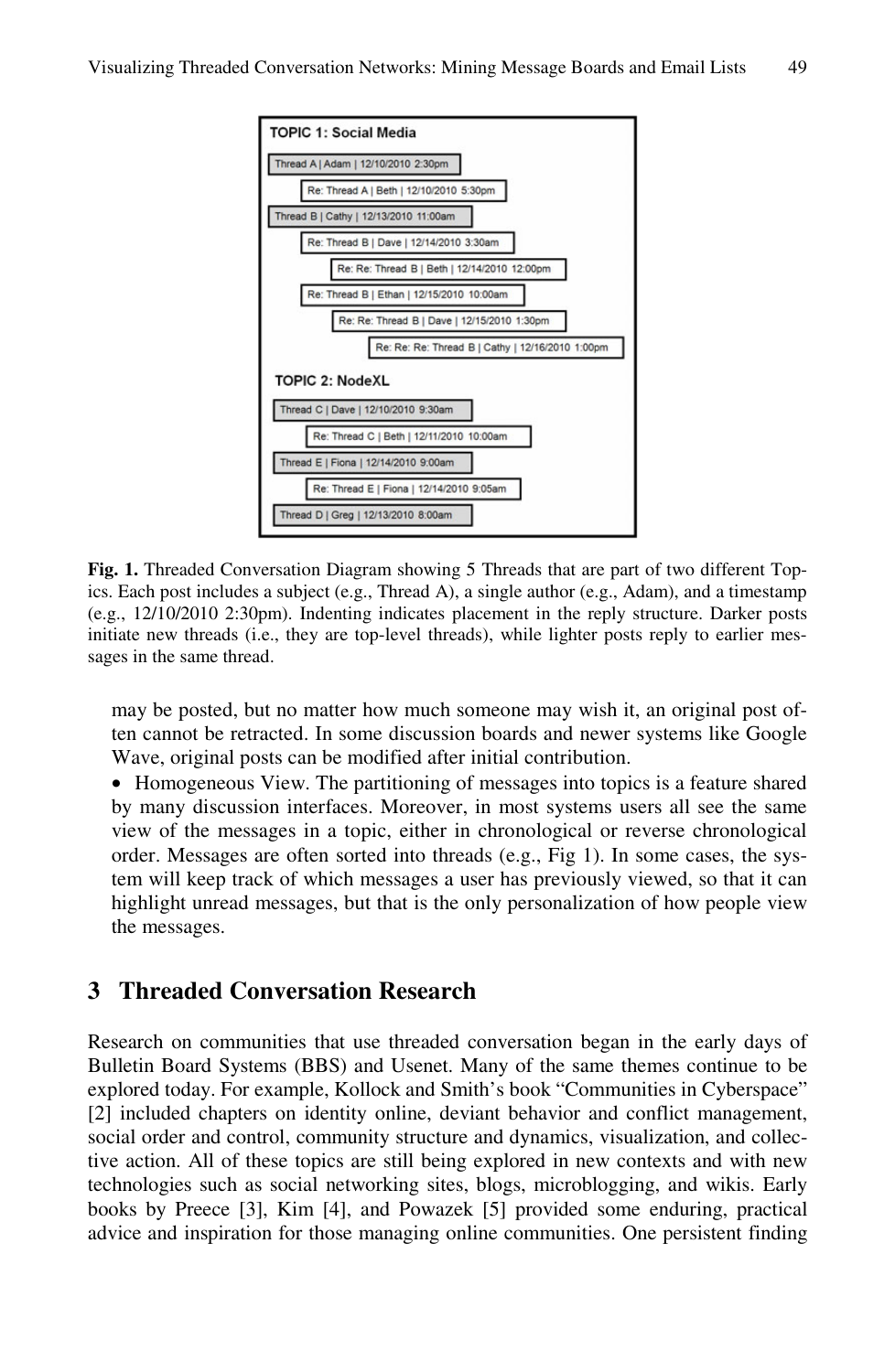is the skewed pattern of participation in threaded conversations wherein a few core members contribute the majority of content, many peripheral members contribute infrequently, and a large number of lurkers [6] benefit by overhearing the conversations of others [7].

While most early research on threaded conversations used content analysis, counts of participation patterns, and interviews, a few early researchers applied social network analysis to examine online interactions [e.g., 8-9]. Network analysis approaches are now common, particularly at technical conferences such as the International AAAI Conference on Weblogs and Social Media (ICWSM) that work with large datasets. However, analysis of large-scale networks by academics differs significantly from analysis of bounded networks by community administrators and corporate managers trying to gain insights relevant to their day-to-day actions. In the past couple of years network analysis tools such as NodeXL have made it possible for those without advanced degrees or specialized training to collect, analyze, and visualize networked data from social media sources [10-11]. This has prompted a great need for applied research that clarifies how network analysis techniques can be used to gain actionable insights – the focus of this article.

# **4 What Questions Can Be Answered?**

There are many reasons to explore networks that form within large collections of conversations. New employees or community members need to rapidly catch up with the "story so far" to get to a point that they can make useful contributions. Community managers need tools to help them serve as metaphorical fire rangers and game wardens for huge populations of discussion contributors and the mass of content they produce. When outsiders such as researchers or competitors peer into a set of relationships, social network analysis can point out people, documents, and events that are most notable. A few of the specific questions that can be addressed with network analysis of community conversations are described below:

• Individuals. Who are important individuals within the community? Who are the question answerers, discussion starters, and administrators? Who are the topic experts? Who would be a good replacement for an outgoing administrator? Who fills a unique niche?

• Groups. Who makes up the core members of the community? How interconnected are the core group members? Are there subgroups within the larger community? If so, how are the subgroups interconnected? How do they differ?

• Temporal Comparisons. How have participation patterns and overall structural characteristics of the community changed over time? What does the progression of an individual from peripheral participant to core participant look like and who has made that transition well? How is the community structure affected by a major event like a new administrative team, the leaving of a prominent member, or an initiative to bring in new members?

• Structural Patterns. What network properties are related to community sustainability? What are the common social roles that reoccur among community members (e.g., answer person, discussion starter, questioner, administrator)?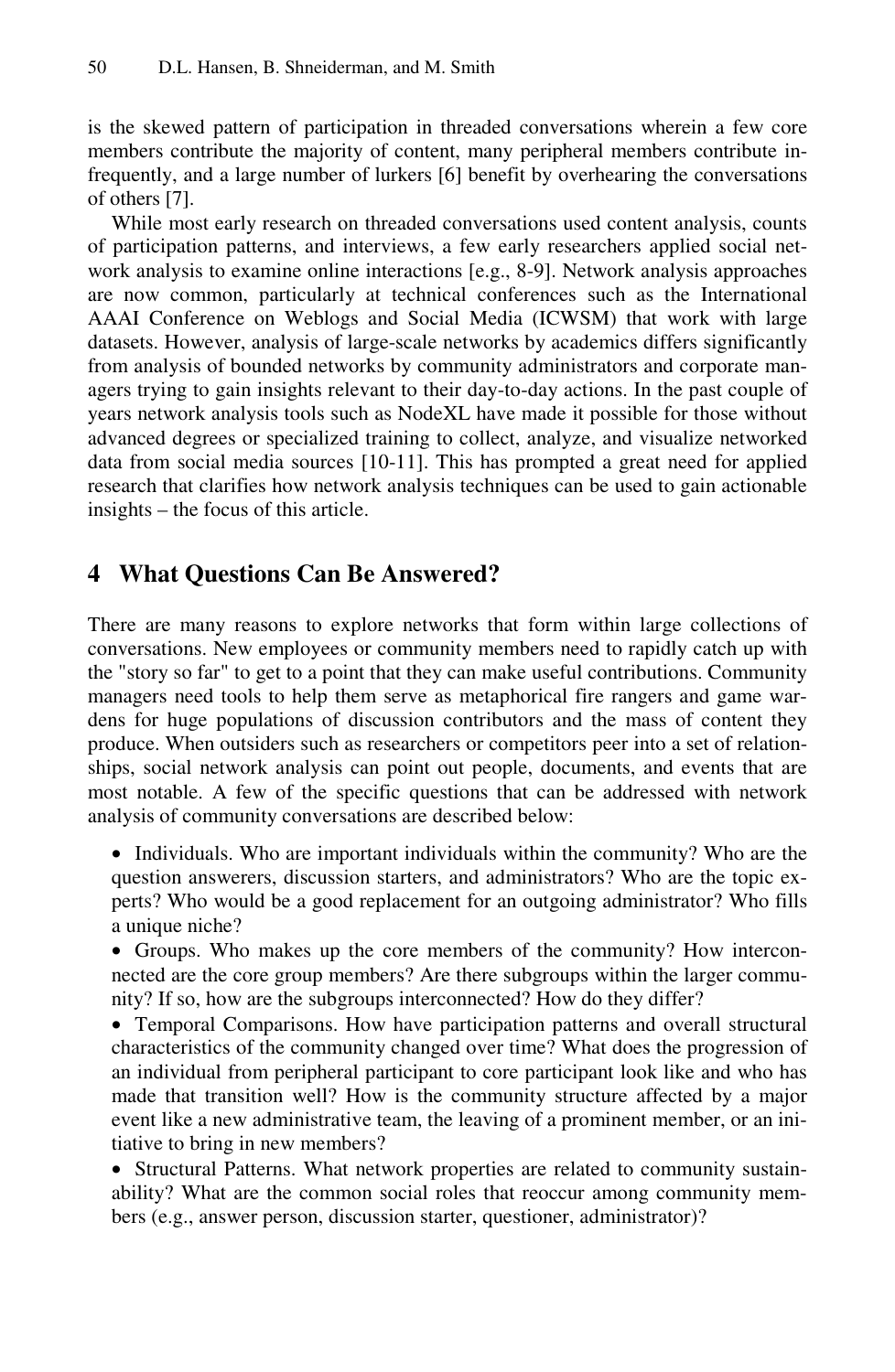# **5 Threaded Conversation Networks**

Two primary types of networks can be created from threaded conversations: reply networks and affiliation networks, each of which is discussed here and illustrated later in the article with examples.

#### **5.1 Reply Networks**

Each time someone replies to another person's message, she creates a directed tie to that other person. If she replies to the same person multiple times, a stronger weighted tie is created. A reply graph treats the message authors as the graph vertices and the reply connections as the graph edges. There are two types of reply networks, depending on how you determine what constitutes a reply. The direct reply network connects a replier to the person they are immediately replying to in the course of a thread (see Fig. 2). In contrast, a top level reply network connects all repliers within a thread to the original thread author.

NodeXL is a free and open source plugin for Microsoft Excel [10]. Network data about edges and vertices are stored in the spreadsheet, while network visualizations are displayed in the graph pane. The spreadsheet portion includes separate worksheets for the Edges (shown in Fig. 2), the Vertices (which includes a unique list of each vertex in the network and visual properties associated with them), and other data of interest such as clusters and overall graph metrics. Different visual properties such as edge width, color, and opacity can be mapped to data properties such as edge weight (i.e., number of messages exchanged) or edge type. Similarly, vertex size, color, opacity, and shape can be mapped to graph metrics (e.g., degree, betweenness centrality) or other attribute data (e.g., demographics). Vertex and edge labels can be displayed in multiple ways. Advanced features allow analysts to import data from social media tools (e.g., email, Twitter, YouTube, Flickr), automatically identify vertex clusters, layout the vertices according to different algorithms, calculate sub-graph images, and dynamically filter out edges and vertices using sliders.

A *top level reply network* emphasizes those who start threads (i.e., post the toplevel message), while de-emphasizing conversations that occur midway through a thread. In some communities with short threads where all replies are typically directed at the original poster, such as email based Q&A communities, this network can better reflect the underlying dynamics. However, in discussion communities or forums with longer threads, the *direct reply network* is typically preferred since people later in the thread are often replying to each other. A top level reply network based on data in Fig. 1 would have Dave, Beth, and Ethan all pointing to Cathy who started the longest thread, thus emphasizing her importance. It would also include a self-loop from Cathy to Cathy, which are more common in these types of networks since people like Cathy reply to those who have replied to them.

#### **5.2 Affiliation Networks**

Affiliation networks are bi-modal networks that connect people to a set of groups, events, or places. For example, a traditional affiliation network may connect a group of executives to companies for whom they serve on the board of directors. Vertices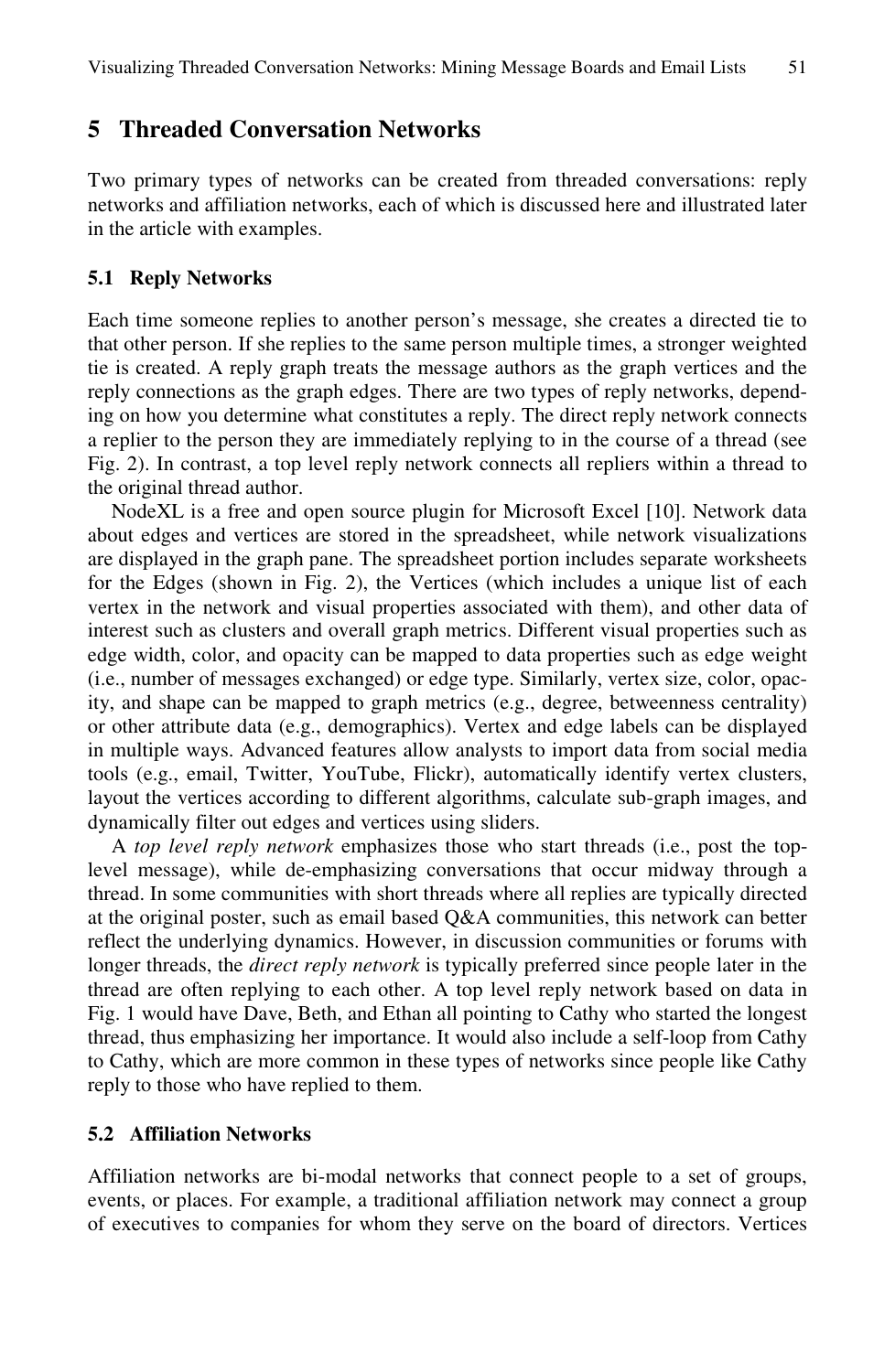

**Fig. 2.** Direct reply network graph based on data in Fig. 1. The network is constructed by creating an edge pointing from each replier to the person they replied to, and then merging duplicate edges to create an Edge Weight column. Notice that Beth has replied directly to Dave twice, so the edge connecting them is thicker. Fiona replied to her own message so there is a self-loop. Greg started a thread but was not replied to so he is not connected to anyone else.

represent both people and companies (which is why it is a bi-modal network), while edges represent affiliations between them. Affiliation networks for threaded conversations typically connect authors to Topics or Threads. The edges are undirected since there is only one possible direction (a person can post to a thread, but a thread can't post to a person). They are weighted based on the number of times a person posted to a Topic or Thread. For example, an edge would connect Cathy to Thread B with a weight of 2, since she posted to that thread twice. Beth would be connected with a weight of 1 to Thread A, Thread B, and Thread C since she posted to each of them once. This network is ideal for identifying boundary spanners and Forums or Threads that share authors.

Other affiliation networks connect authors to items that conversations are associated with (e.g., YouTube videos, Flickr Photos, blogs). These networks are related to recommender systems, in this case identifying "people who commented on this also comment on that" relationships.

Each affiliation networks can be transformed into 2 additional unimodal, weighted networks: a user-to-user network connecting people based on the number of threads (or forums) they both contribute to, and a thread-to-thread (or forum-to-forum) network connecting threads together based on the number of contributors they share. Or in the case of videos they show connections between videos based on the number of shared authors. These networks are good for creating overview graphs of large communities with many threads or forums. They help to identify content clusters that share many of the same authors, as well as clusters of users that hang out together in similar threads or forums.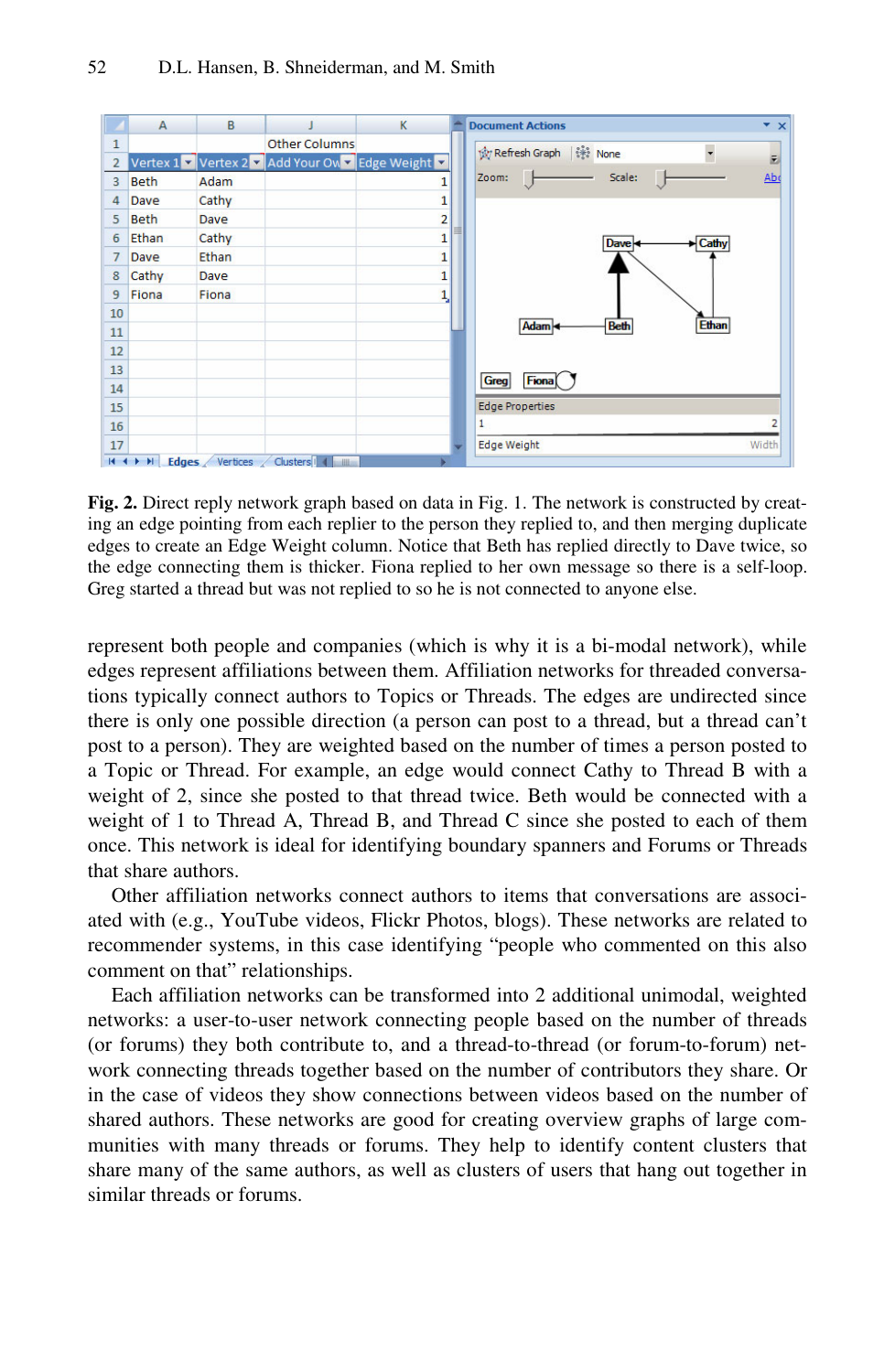# **6 Analyzing a Technical Support Email List: CCS-D**

There are a host of technical support groups that use email lists, Usenet newsgroups, or web discussion forums to help individuals solve problems and make sense of a specific technology like JAVA, a product such as the iPhone, or a topic such as web design. Many companies host these forums to learn about problems with existing products, resolve customer concerns, generate new ideas on future improvements, and build a loyal customer community. To meet these goals it is often important to understand which individuals play important roles within the community, something that can be challenging when managing multiple, active communities. This section describes how to identify key members of the CSS-D email list devoted to the effective use of Cascading Style Sheets (CSS) in web design. It is a highly active list with around 50 messages sent each day. There are a handful of administrators who keep the conversation friendly and encourage contributors to follow the guidelines. See [12] for a complete description of the community and some of the strategies they use that make them so effective.

#### **6.1 Preparing Email List Network Data**

Creating network data from email lists such as CSS-D poses a few challenges. Email lists often have people registered with multiple email addresses, making it necessary to combine duplicate addresses for the same person. This process is called deduplication and is an active area of research [13]. Another problem is that inferring who is replying to whom is not always obvious. By definition, all messages sent to an email list are sent to a single email list address (e.g., css-d@lists.css-discuss.org). The result is a star network connecting all contributors' email addresses to the list email address. Messages that begin a new thread (i.e., initial posts) will be sent to the list address and rarely will Cc other individuals. Replies to initial posts are handled differently depending on email list configuration choices.

Some lists, like css-d, set the default Reply-To address to that of the original sender. Users who click "Reply" to the initial email will send directly to the person, whereas users who click "Reply to All" will send to the initial person in the To field and the email list in the Cc field. This configuration is good for network analysis because it can use the information in the Cc field to identify who is replying to who. It does encourage more private messages however, which are missed by the email list and are thus absent in the network analysis. Other email lists set the default so that when users click on "Reply To" it sends to the list and they must choose "Reply To All" to explicitly Cc the initial sender. This configuration makes it more likely that people just send to the list and don't copy in the person they directly reply to. The result is that analysts may need to look at subject lines and email header information to reconstruct who is replying to whom.

The NodeXL tool includes an email import tool where analysts can generate emailbased networks based on the To, Cc, and Bcc fields of an email corpus stored on a Windows indexed machine. It allows users to filter based on a time range, an email folder of interest, text in the subject line or body of the message, email features such as size or containing an attachment, and individual email addresses. It generates standard *direct reply networks*. The analysis of CSS-D is based on data from Jan-Feb of 2007.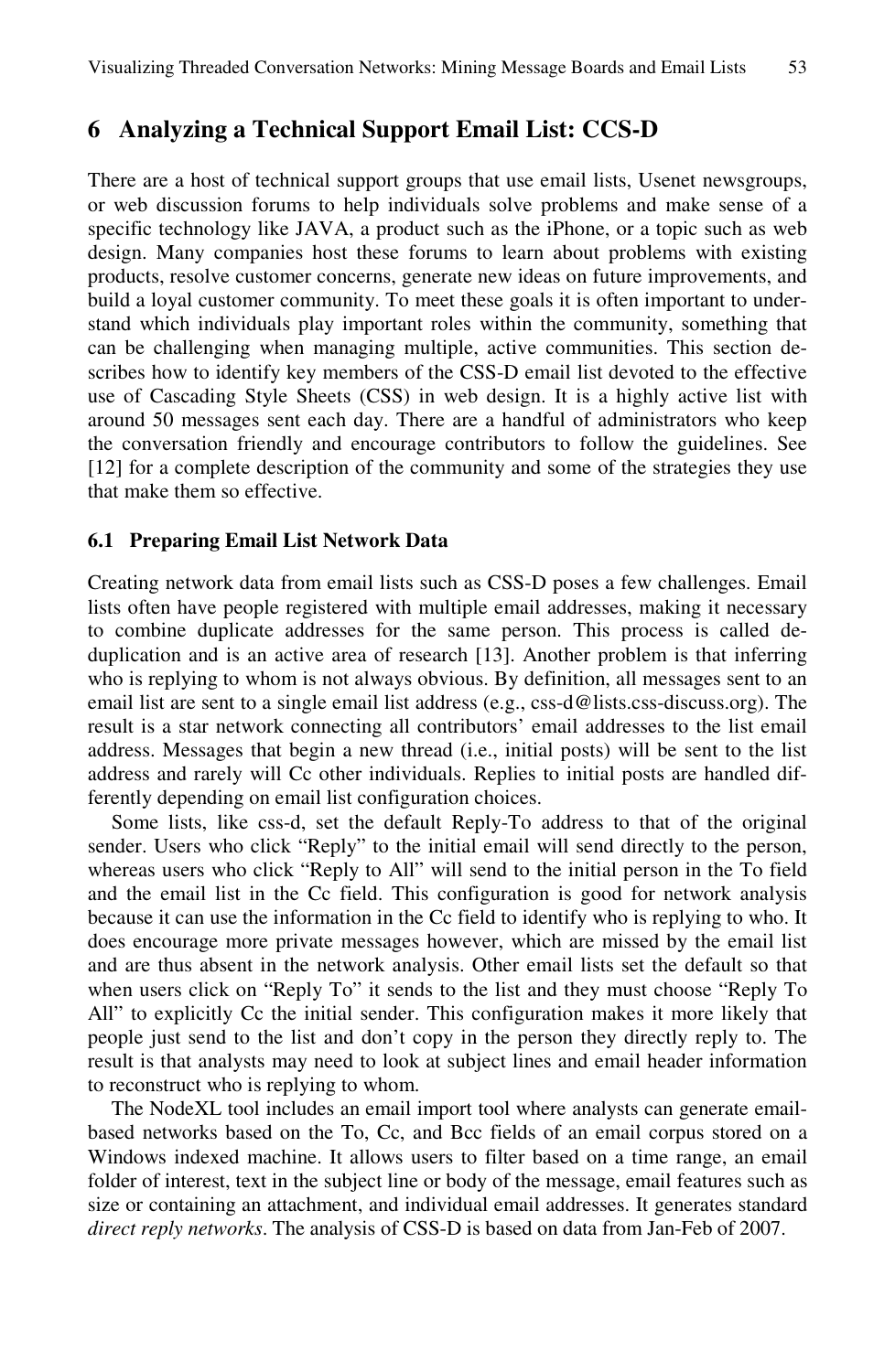#### **6.2 Identifying Important People and Social Roles at CSS-D**

In an online community, users contribute in different patterns and styles. In other words, community members fill different social roles. Understanding the composition of social roles within a community can provide many insights that make for more effective community managers. Unfortunately, simple activity and participation metrics are unable to capture the different types of contributions in discussion forums. In contrast, social network analysis provides metrics that can be used to automatically identify those who fill unique social roles and track their prevalence over time. This can help community managers:

• Identify high-value contributors of different types: Which community members are the most important question answers or question starters? Who connects many other users together? Answering these questions can help community managers to know who to thank (and for what) and how to support individuals' needs.

• Determine if a community has the right mix of people: Is this community attracting enough Question Answerers? Are there enough Connectors to hold the community together? Is discussion crowding out Q&A? Is a discussion space dissolving into Q&A? Knowing the answers to these questions can help community managers know who to recruit or encourage more, as well as what policies may be needed.

• Recognize changes and vulnerabilities in the social space: How has the community composition changed as it has grown? What is the effect of a certain prominent member leaving the community going to have? Which members are currently irreplaceable in the type of work they do? What is the effect of a policy change or change in settings on the community dynamics (e.g., changing the default Reply To behavior to send to the Sender versus the entire list)? Answering these questions can help community managers prepare for change, understand the effects of prior decisions and events, and cultivate important relationships.

This section shows how to identify important individuals and social roles within the CSS-D community by using NodeXL's subgraph images (i.e., egonetworks of CSS-D members) and creating a composite metric that helps identify the 2 most important social roles within Q&A communities like CSS-D: Answer People and Discussion People. This metric makes possible visualizations that show the relationships between these individuals as will be shown.

The first step in identifying important contributors to the CSS-D email list is to remove the overwhelming effects of the email list address by removing it from the graph. In NodeXL this is accomplished easily by choosing "Skip" in the Visibility column, which assures that the list email address will not be included in future analysis, such as the calculation of graph metrics, or visualizations where it would just clutter up the graph.

The next step is to create ego-networks of each contributor, which are called 1.5 Subgraph Images in NodeXL. In the examples provided in this section we use the Harel-Koren Fast Multiscale layout to automatically position the vertices in a meaningful organization [14]. NodeXL stores subgraph images of desired size in the spreadsheet itself or in a separate folder where they can be browsed. Once created,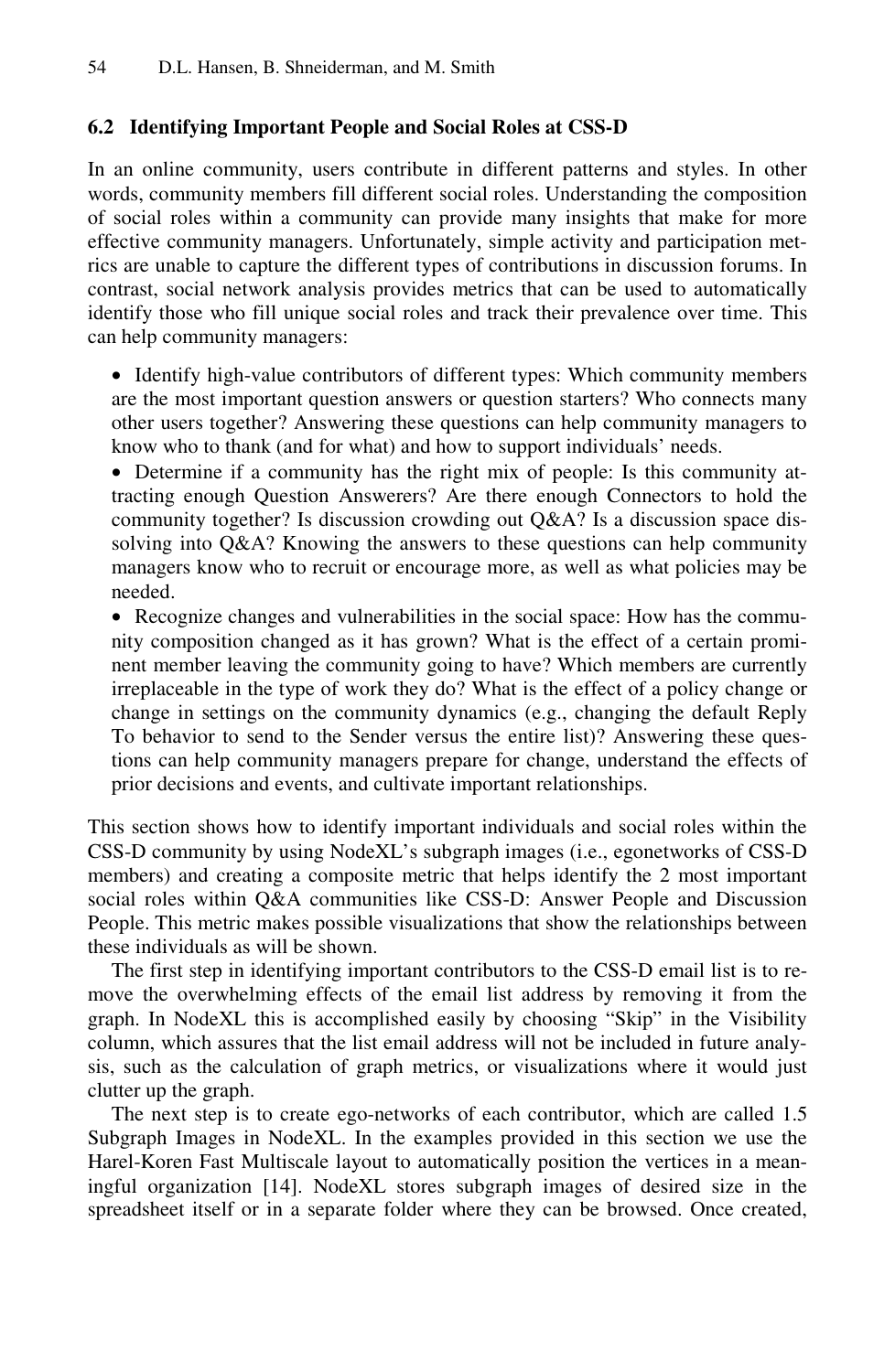

**Fig. 3.** NodeXL Subgraph Images (1.5 Degree; vertex and incident edges are red/lighter) for 6 CSS-D contributors that fill 3 different social roles within the CSS-D community

analysts can use Excel's built-in features to sort vertices based on graph metrics such as In-Degree (who receives messages from the most people) and Out-Degree (who sends messages to the most people) to bring differently connected individuals to the top. Sorting by centrality measures like Eigenvector reveal the core members of the community because they are active participants and talk to other active participants.

Scanning through the Subgraph Images of CSS-D contributors shows the different social roles that exist within the email list community. Fig. 3 shows examples of 3 types of contributors (Question People, Answer People, and Discussion Starters) along with some of the metrics that could be used to identify them. Question people post a question and receive a reply by one or two individuals who are likely to be Answer People. Answer People mostly send messages (arrows point toward other vertices) to individuals who are not well connected themselves [15]. Discussion Starters mostly receive messages (arrows point toward them), often from people who are well-connected to each other.

While the Fig. 3 graphs help identify the different types of social roles, metrics can also be used to classify individuals automatically. Question People are easy to detect because of their low degree. To identify people along the Answer Person / Discussion Starter spectrum we create a single Answer Person score by multiplying the percent out-degree by the inverse of the clustering coefficient (defined as the percent of neighbors who are connected). Those who score high are Answer People because they reply to others more than they are replied to and those they reply to are primarily isolates (i.e., question people). Those who score low are Discussion Starters since they are replied to often and by others who are well-connected. We only apply this metric to those with an out-degree + in-degree of 15 or higher to focus on active members. In Fig. 4 those with high Answer Person scores are darker disks, those with low scores are lighter disks, and those with a low degree (mostly Question People) are circles that are not filled in.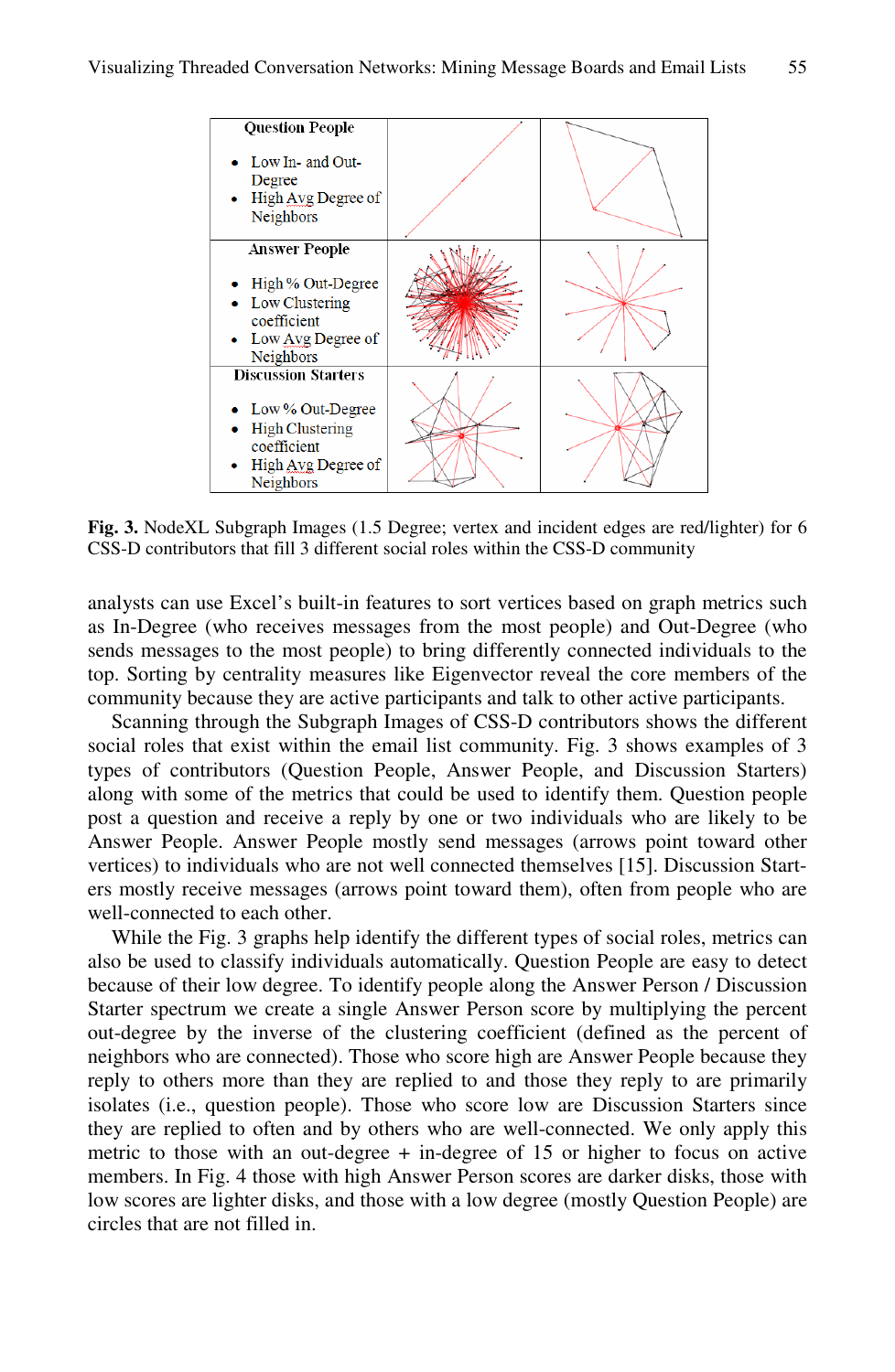

**Fig. 4.** Two NodeXL graphs of the CSS-D email list network for Jan-Feb of 2007. Answer People (darker) and Discussion Starters (lighter) are identified by the calculated Answer Person Score. Circle vertices (filtered out of the graph on the right) have a total degree of fewer than 15 and mostly consist of Question People. Vertex size is mapped to Eigenvector Centrality. Edge weight (i.e., number of messages sent) is mapped to both edge Size and Opacity, applying a logarithmic scale and ignoring outliers.

The specific social roles and their prevalence within a particular community will depend on the nature of that community. Since the CSS-D community is primarily a Q&A community, it consists of mostly Question Askers, a handful of prominent Answer People, and a small number of Discussion Starters. Other more discussion-based communities would have many more Discussion Starters as well as other social roles such as Flame Warriors, Commentators, and Connectors. Tracking the ratio of people that play different social roles can be a good way to assure that a community is healthy. For example, if the CSS-D community had too few Answer People or an influx of many Question People it could not function as effectively.

Viewing the entire reply network for the CSS-D email list (left graph in Fig. 4) provides some general insights about the composition of its population, although the size of the network makes it challenging to interpret without filtering. Larger nodes have a higher Eigenvector Centrality suggesting they are connected to many people and others who are well-connected. The binned layout is used to identify isolates along the bottom, of which there are many since the email list address itself was removed from the network. Isolates represent those who posted to the list and didn't receive a response (e.g., they posted an announcement) or in some cases those who replied to the list without copying in the address of the person who they were replying to. Overall the entire reply network shows many individuals connected primarily through a handful of central question answerers and a small, but stable core group of members that interact with one another regularly.

To better focus in on the core members of the community and their relationship to one another, analysts can filter out vertices with a total degree of less than 15. The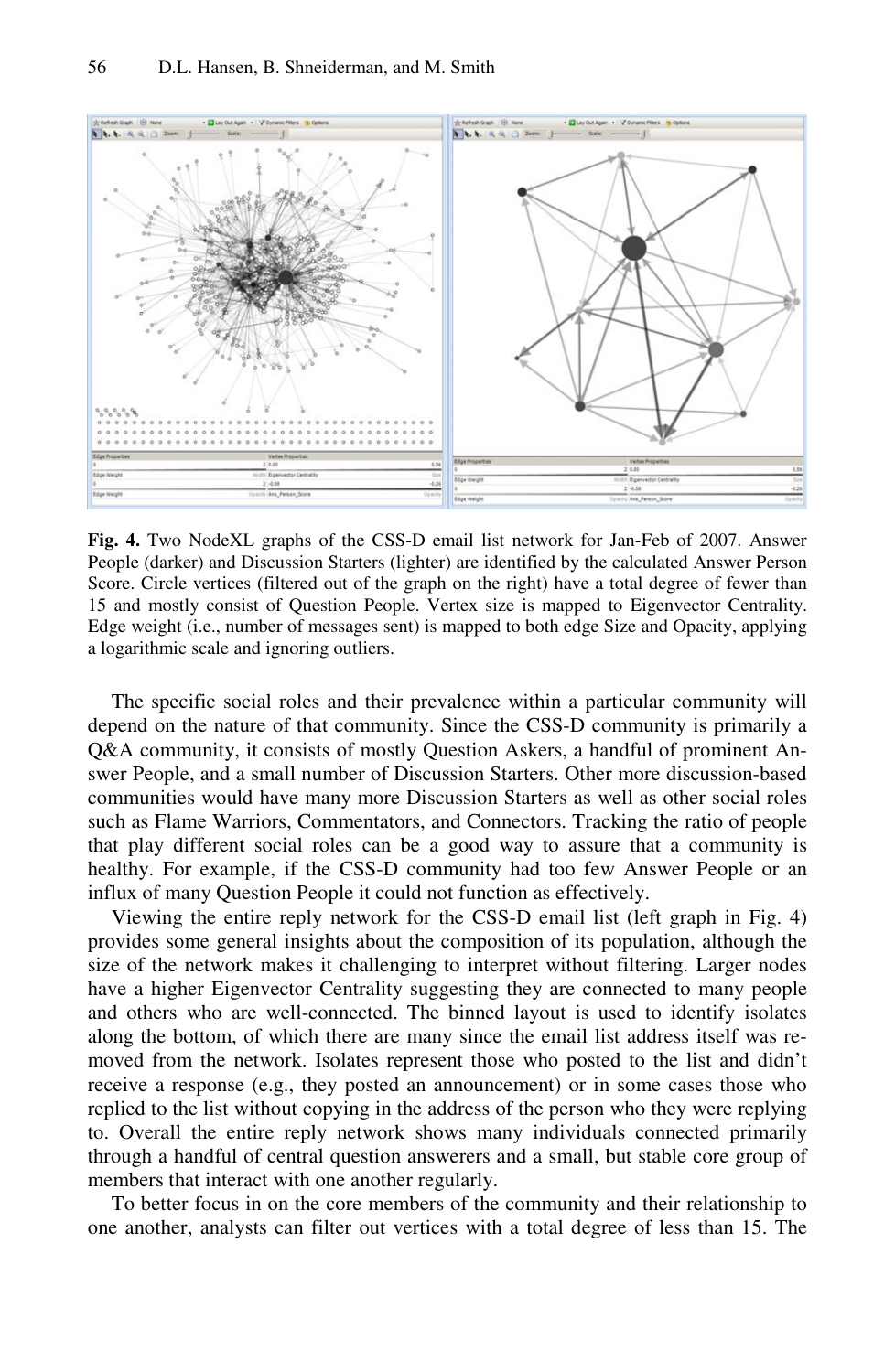graph on the right side of Fig. 4 shows the resulting network after manually positioning the vertices. The edge weights, represented in the edge width and opacity provide a good sense of who interacted with whom during the 2 month time period and is thus likely to know each other and perhaps have similar interests. Note that even among these core members, Discussion Starters (light vertices) rarely reply to other Discussion Starters. Also notice that the largest vertex, while categorized as an Answer Person, receives many messages from the core members. This suggests that he plays multiple important roles within the community. In fact, if he were removed from the network there would be considerably fewer connections between the core members. Community administrators should make sure this individual is adequately appreciated and encouraged to remain in the community since his removal would seriously disrupt the community.

# **7 Finding a New Community Admin for the ABC-D Email List**

Administrators of online conversations play pivotal roles in maintaining social order, encouraging participation, and making communities feel like home [3]. They are typically among the most active members of a community [16] and can function better when they are known and respected by the members of the community. Because of the importance of administrators, when one leaves or steps down it has the potential to disrupt the community. In this section we look at how network analysis can help in identifying a potential replacement for an administrator that is going to step down. Data for this analysis comes from an email list we will call ABC-D, based around a specific profession. It is a classic example of a community of practice that spans multiple institutions. Unlike CSS-D, ABC-D encourages in-depth discussion about the community's domain and is not primarily about questions and answers.



**Fig. 5.** NodeXL maps of ABC-D's email list direct reply network, with the current Admin (left) and without the current Admin (right). The most central members are labeled including Admin in the left side image. Larger vertices have a higher eigenvector centrality and darker vertices have a higher betweenness centrality.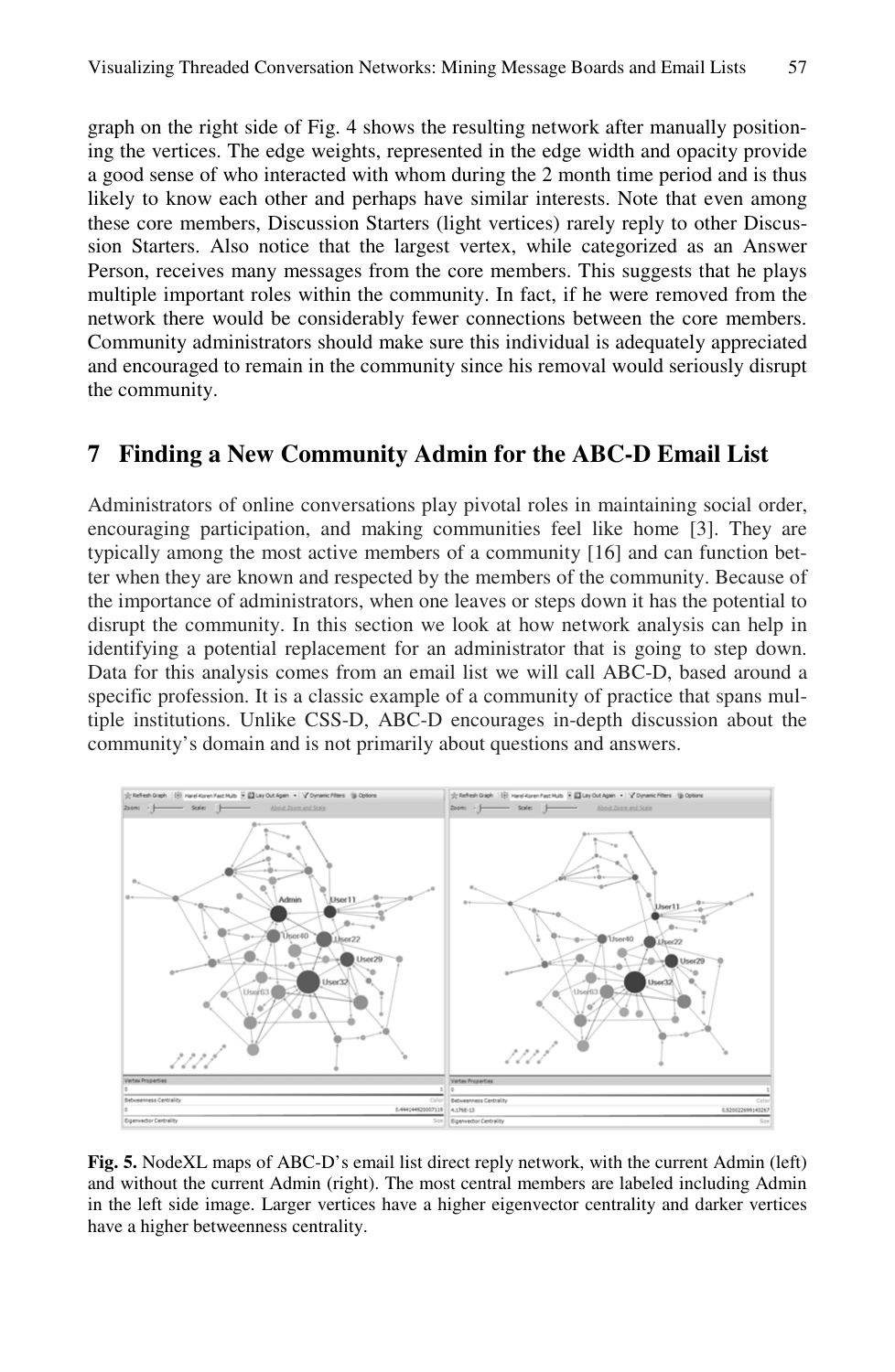The network is a *direct reply network*. An arrow pointing from person A to person B indicates that person A replied to a message of person B. Data from ABC-D was collected for a two-week period by Chad Doran, a graduate student at the University of Maryland College of Information Studies, who also came up with the administrator replacement scenario. A more complete analysis would include a longer time-period (e.g., 2 months) and include edge weights, but the current dataset is sufficient to illustrate the key idea. All data, including the name of the community, has been anonymized to respect the privacy of the group members.

The graph on the left side of Fig. 5 shows the entire reply network with a few key individuals (as identified by graph metrics) labeled. The graph on the right is the same graph after removing the Admin and recalculating the graph metrics. The networks show that individuals are almost all connected in one large component, but the degree of any one individual is relatively low (e.g., the maximum total degree is 14 and the average total degree for an individual is about 3). The result is a fairly spread out network. Graph metrics were calculated and used to identify the most central individuals, who presumably are in the best position to serve as an administrator replacement. Darker vertices have a high betweenness centrality, suggesting that they are important at connecting different vertices and integrate the network as a whole. Larger vertices have a higher eigenvector centrality, which in this case suggests the person is well connected to others who are themselves well connected.

As expected, the current administrator (labeled Admin in the left-side graph) has the highest betweenness centrality and a high eigenvector centrality. Interestingly, the individual with the highest eigenvector centrality (User32) is not directly connected to the Admin; in the time period of our data collection neither of them replied to the other. Another important individual is User11 who has a high betweenness centrality because he was the only link to several vertices, but a relatively low eigenvector centrality since most of his connections were with individuals who rarely posted. All of the labeled individuals scored high on the metrics and may be good candidates to replace the administrator. Of course other characteristics not captured in the network structure, such as their willingness to serve, their friendliness, and their experience would also be key determinants.

A key question is: how the community would change if the administrator were removed from the network. The key network metrics, betweenness centrality and eigenvector centrality, will change for the remaining individuals because they are dependent on the network properties of other vertices. Thus, looking at the graph without the admin (on the right-hand side of Fig. 5) can help more accurately assess individual's potential as a replacement. It also helps analysts to see how the network as a whole may be impacted. For example, removing the admin changes the average Closeness centrality from 3.2 to 3.5 suggesting that people will not be as directly connected with others once the admin is gone. Analysts may also notice certain subgroups within the network that lose an important connection to other subgroups, such as the large group at the top of the graph. These differences can be more easily noticed when the location of the vertices has been fixed in both graphs as in Fig. 5.

Looking at the right-hand graph in Fig. 5 confirms that the initial individuals identified as possible replacements are good candidates. It also suggests that if certain candidates were chosen, such as User32, there may be subgroups of the community that would not be as well connected (e.g., the group of nodes at the top of the graph).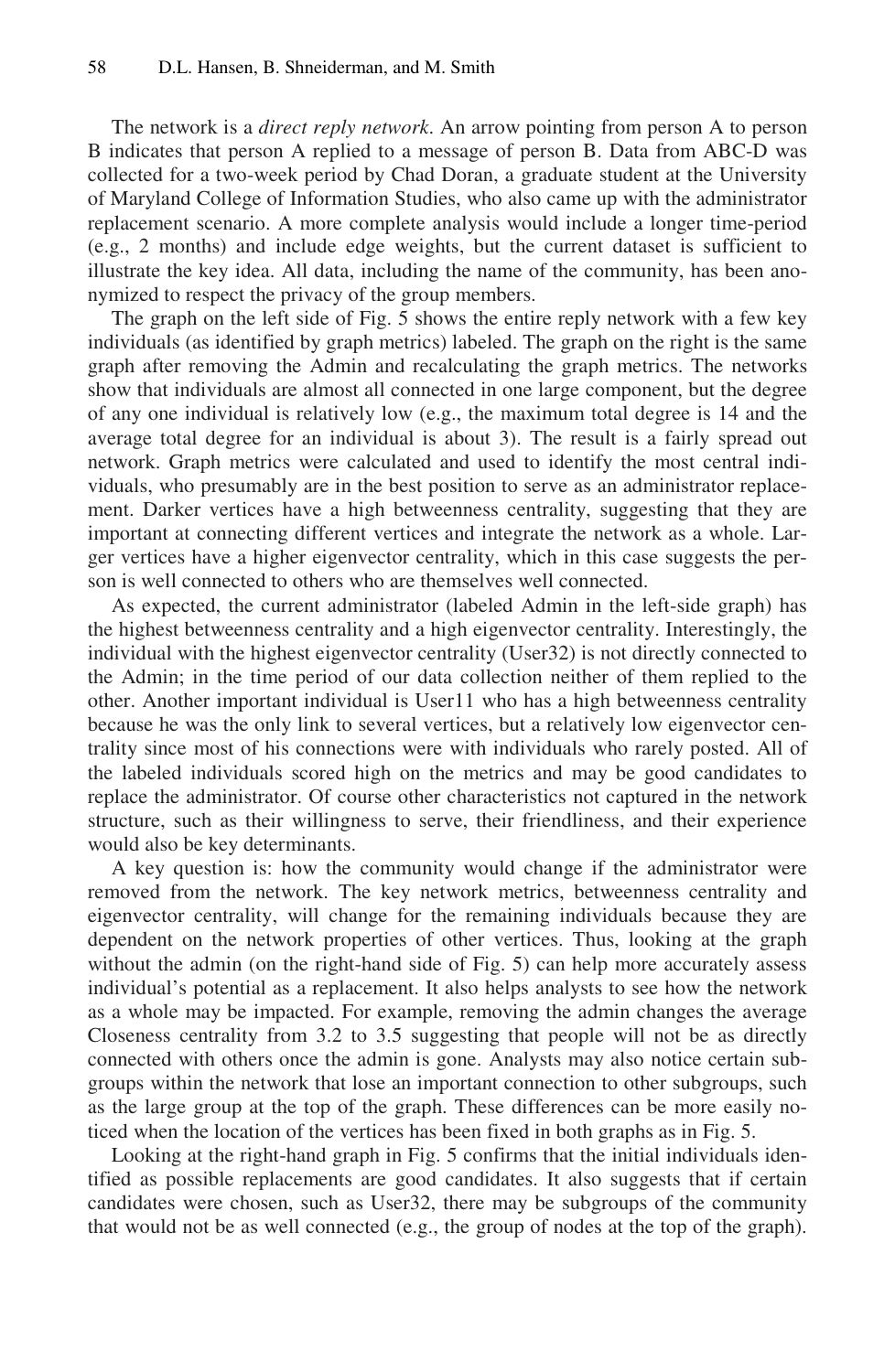The fear is that these individuals may feel alienated by a new administrator they either don't know or don't converse with often. The graph also points out individuals who may be able to keep them involved: User11 and User22. Armed with this information the outgoing administrator may be wise to recommend that User32 and User22 jointly serve the role of administrator, or that whoever is chosen should foster a relationship with these individuals to link to those who may feel alienated.

## **8 Understanding Groups at Ravelry**

Ravelry (http://www.ravelry.com) is a thriving online community for anyone passionate about yarn. As of January 2010, there were over 600,000 knitters and crocheters registered on the site. Users organize their projects, yarn stashes, and needles; share and discover designs, ideas, and techniques; and form friendships through discussions and exploration of shared interests. In this section, the Ravelry community administrator works with data on the top 20 posters to 3 discussion forums created for different groups. The data and initial network analysis for this section was developed by Rachel Collins, a graduate student at Maryland's iSchool.

Imagine a community manager is assigned 3 group discussion forums to monitor and help develop. They are highly active groups, making it hard to keep up with all the messages and get a better sense of how the most important community members relate to one another, as well as how the groups differ. This understanding helps the community manager to recommend the best group for a newcomer to join, as well as identify individuals with certain expertise or social relations. The 3 groups (whose names have been changed for privacy reasons) include one common-interest group (Apathetic, Funloving Crafters [AFC]), one Meet-Up (Chicago Fiber Arts), and one Knit-Along (Project Needy). They are 3 of hundreds of similar groups. Discussion forums for each group serve as their central hubs. Individuals can participate in as many forum groups as they desire. The data includes project output, discussion board usage, blog activity, and community roles for the top 20 posters in each group. This lets the community admin relate many different activities together in a single analysis, focusing attention on the most active members who are typically the most important.

Fig. 6 shows a bi-modal affiliation network of the 3 forums/groups (shown in text boxes) connected to individuals who have posted to them. Edge thickness is based on the number of forum posts (using a logarithmic mapping). The thinnest lines connect users to groups that they are members of, but have not yet posted to. Other visual properties are used to convey individuals' level of activity in other parts of the community as described in the Fig. 6 caption. The graph identifies important individuals, such as those who post to multiple groups or have certain color/size/shape combinations. It also enables comparison of the three groups. For example, the graph makes clear that the AFC forum is very active, includes many bloggers, and includes relatively few people who complete a large number of projects (perhaps explaining the "Apathetic" in their title). In contrast, the Project Needy group includes many highly productive members, many of whom are both administrators and bloggers. In contrast, the Chicago Fiber Arts group has fewer bloggers and less project activity.

Administrators could use a graph like Fig. 6 to identify potential candidates for Volunteer Editors or identify clusters of boundary spanners with which to form new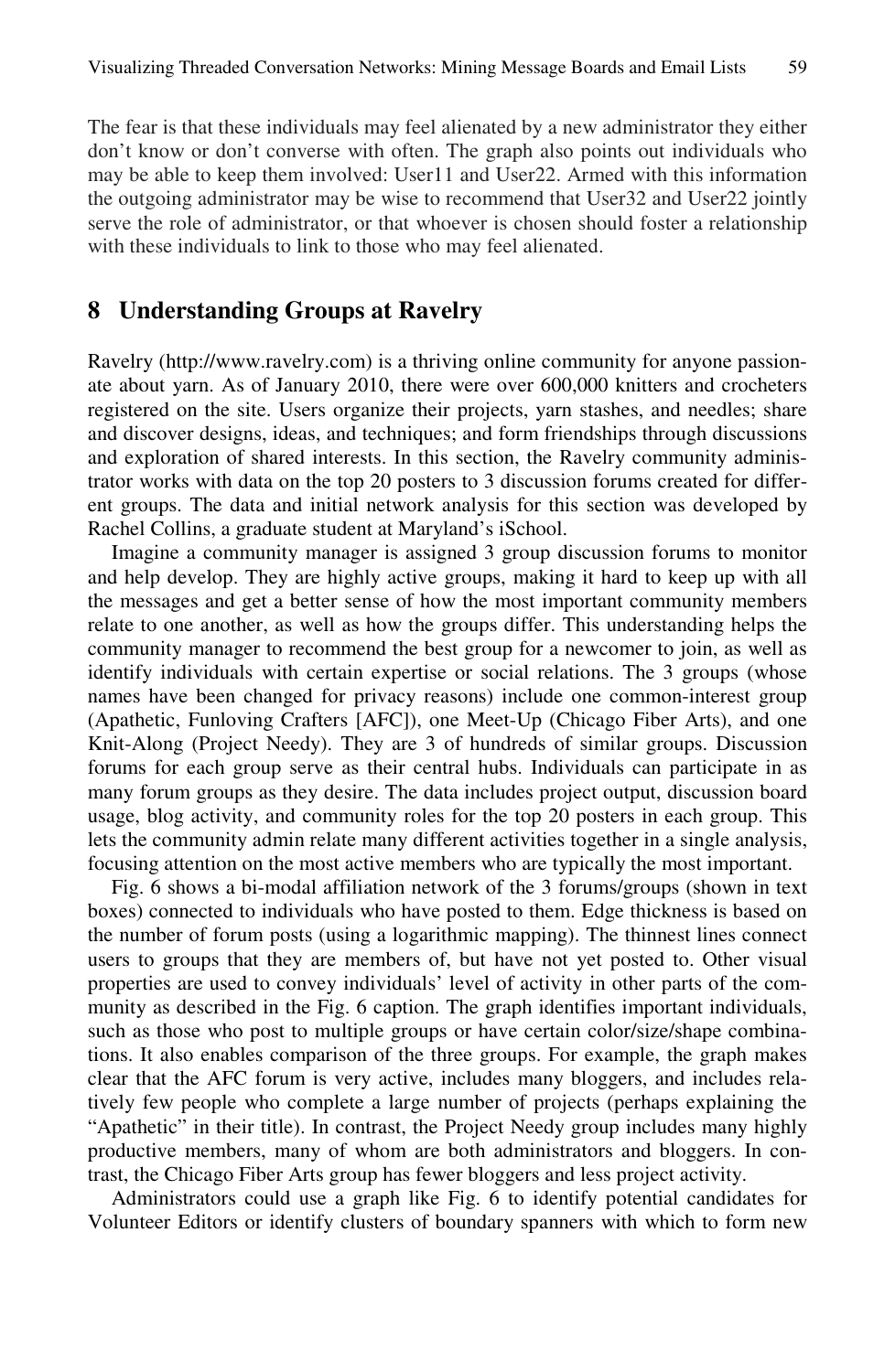

**Fig. 6.** Bi-modal affiliation network connecting 3 Ravelry groups (i.e., forums AFC, Chicago fiber Arts & Project Needy) to contributors represented as circles. Edge width is based on number of posts (with logarithmic mapping). Vertex size is based on number of completed Ravelry projects. Maroon/lighter vertices have a blog and solid circles are either Community Moderators or Volunteer Editors. The network helps identify important boundary spanners (e.g., those connected to multiple groups), as well as compare groups.

groups because of shared interests. Providing graphs like this one to the groups themselves can also prompt self-reflection and potentially foster new connections. They can also be used to better understand how the activities on the site relate to one another, although use of statistics may be needed to more systematically validate initial claims. For example, Fig. 6 shows that location-based groups have a lower percentage of active members who blog and people who complete many projects seem to cluster into project groups. Finally, simplified versions of this graph may help newcomers to Ravelry get a sense of which group(s) they may want to join, as well as identify some of the prominent members they may want to follow or meet.

# **9 Conclusion and Future Work**

Network analysis and visual presentations of online communities that use threaded conversations can produce valuable insights. In this article we have defined threaded conversation and characterized the different types of networks that are created by them: the directed, weighted *direct reply network* and *top level reply* networks; the undirected, weighted *affiliation network* connecting threads (or forums) to the individuals that posted to them; and the undirected, weighted unimodal networks derived from the affiliation network including user-to-user network and thread-to-thread networks.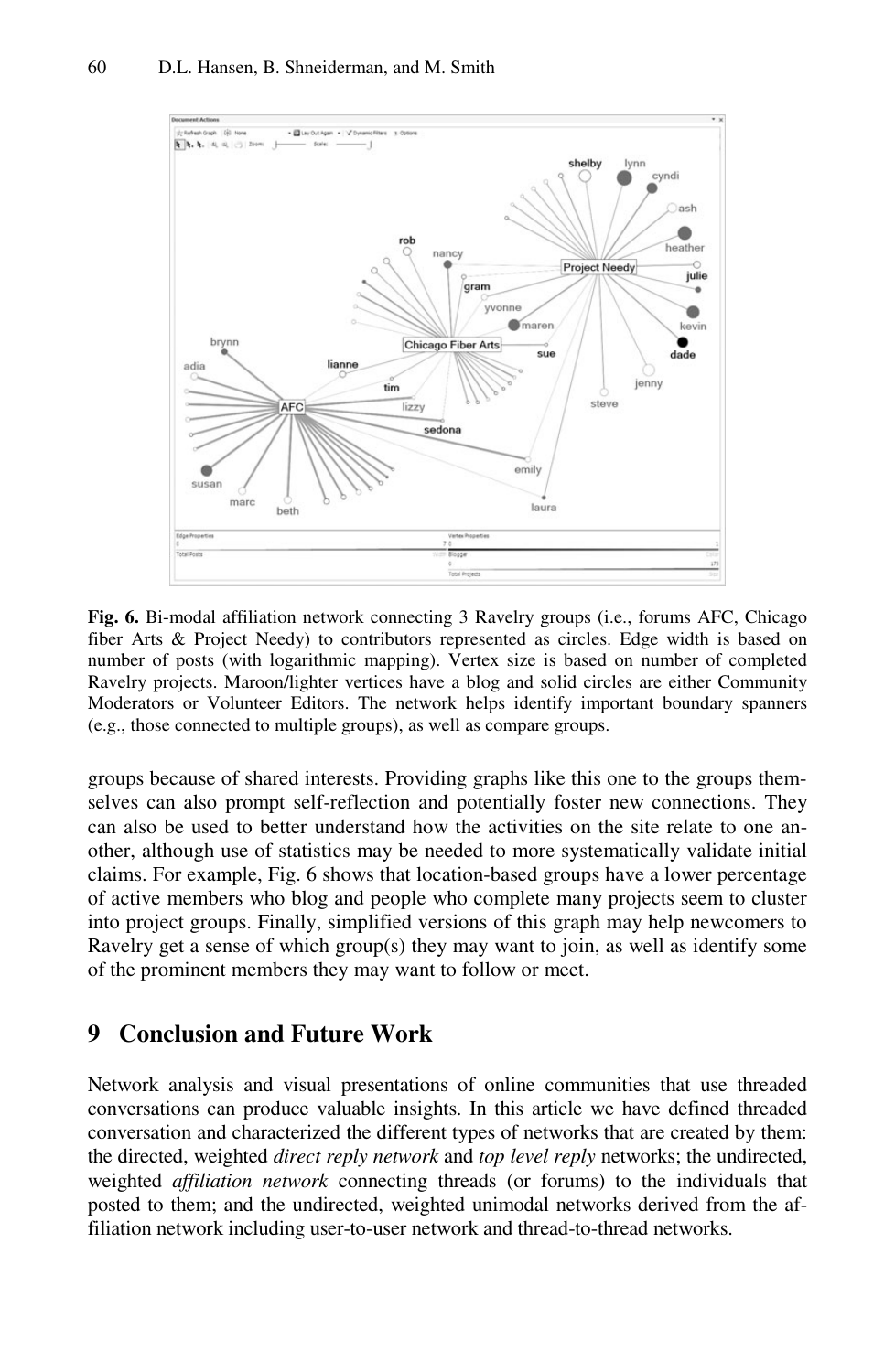We have also demonstrated how new analysis tools such as NodeXL can be used by community administrators to gain actionable insights about the communities they serve. The analysis of the CSS-D technical support community showed how to identify important social roles and individuals who fill those roles including Answer People, Discussion Starters, and Questioners. The analysis of ABC-D discussionbased email list showed how to identify good candidates to replace a community administrator based on network metrics such as Betweeness and Eigenvector Centrality. And the analysis of Ravelry showed how to use a bi-modal affiliation network to understand how forum-based groups are connected, identify important boundary spanners, and relate non-discussion network metrics (e.g., blog activity; project activity) to group discussion activity. We hope these mini case studies provide inspiration for other focused network analyses aimed at gaining actionable insights about online interaction.

Research on threaded conversation communities has a long history as outlined in Section 3, yet there remain many interesting research questions to explore. As threaded conversations become embedded within more complex social spaces with multiple interaction technologies, it is increasingly important to understand how they all interact. For example, Hansen found that technical and patient support groups benefit from combining a threaded conversation (i.e., email list) with a more permanent wiki repository [12]. The Ravelry example showed strategies that have not yet been widely used by the research community to understand how network position relates to use of other tools (i.e., blogs) or activities (i.e., projects). Network-based research is also needed to better understand the determinants of successful online communities. For example, we don't know what proportion of mixtures of Answer People, Discussion Starters, and Questioners lead to better outcomes or what overall network statistics (e.g., clustering coefficient) are correlated to success. From a design perspective, there are many fascinating opportunities to enhance the threaded conversation model as evidenced by Google Wave and other prototype systems. Many opportunities remain to advance techniques to visualize online conversation spaces [17] and threaded conversation networks as demonstrated in this article.

## **References**

- 1. Resnick, P., Hansen, D., Riedl, J., Terveen, L., Ackerman, M.: Beyond Threaded Conversation. In: CHI 2005 Extended Abstracts on Human Factors in Computing Systems, pp. 2138–2139. ACM, New York (2005)
- 2. Smith, M., Kollock, P. (eds.): Communities in Cyberspace. Routeledge, London (1999)
- 3. Preece, J.: Online Communities: Designing Usability and Supporting Sociability. John Wiley & Sons, Inc., New York (2000)
- 4. Kim, A.J.: Community Building on the Web: Secret Strategies for Successful Online Communities. Peachpit Press, Berkeley (2000)
- 5. Powazek, D.: Designing for Community. Waite Group Press, Corte Madera (2001)
- 6. Nonnecke, B., Preece, J.: Lurker Demographics: Counting the Silent. In: Proceedings of the SIG-CHI Conference on Human Factors in Computing Systems, pp. 73–80. ACM, New York (2000)